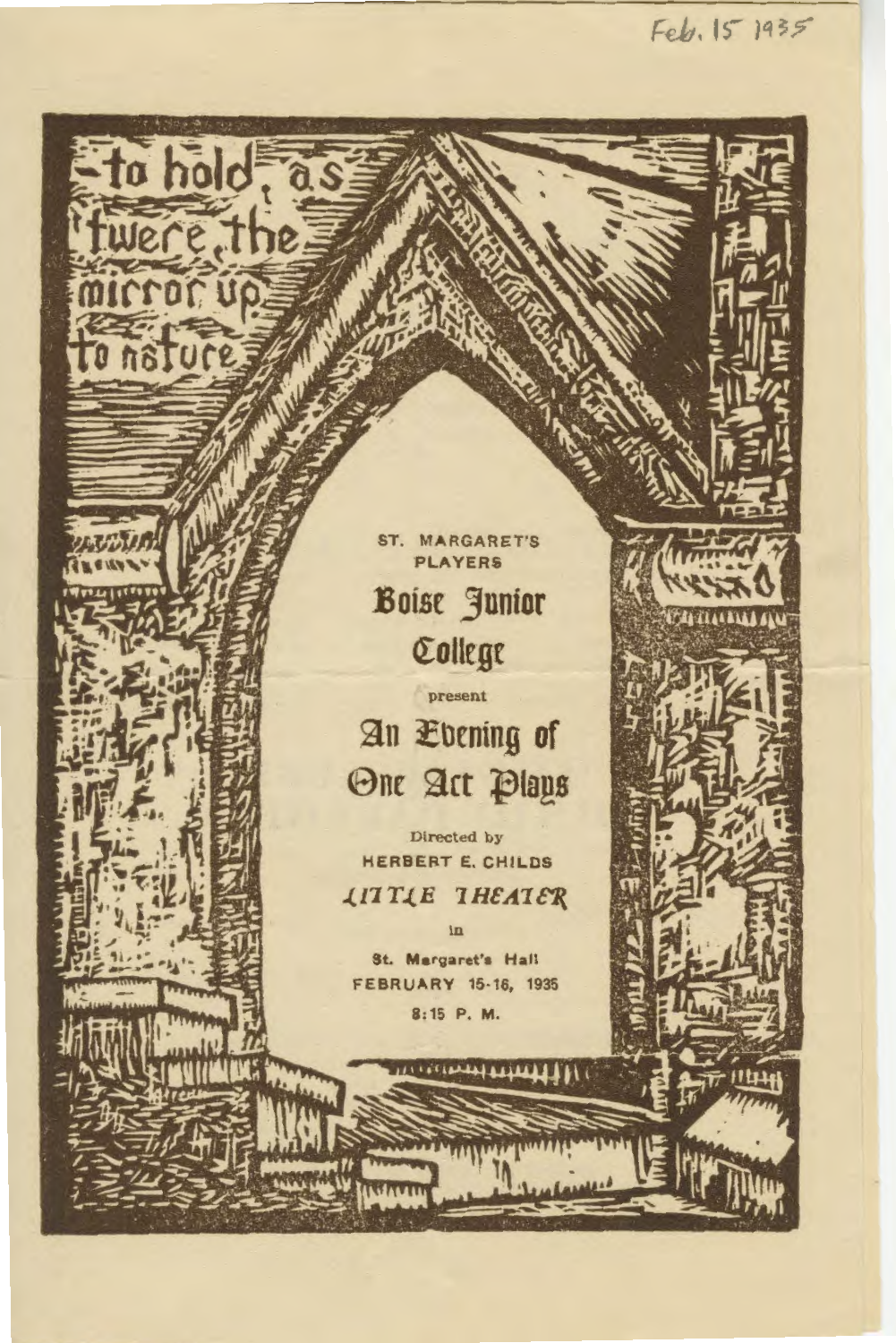### THE FAR~AWMY **PRINCE-SS**

## By<br>HERMANN SUDERMANN

| ROSA                      |  |  |                                                                                                                                                                                                                                                                                                                                                                                                                                                                               |                             | Violetta Deckard     |
|---------------------------|--|--|-------------------------------------------------------------------------------------------------------------------------------------------------------------------------------------------------------------------------------------------------------------------------------------------------------------------------------------------------------------------------------------------------------------------------------------------------------------------------------|-----------------------------|----------------------|
| FRAU LINDEMANN            |  |  |                                                                                                                                                                                                                                                                                                                                                                                                                                                                               |                             | Grace Watson         |
| HERR STRUBEL              |  |  |                                                                                                                                                                                                                                                                                                                                                                                                                                                                               | $\sim$ $\sim$ $\sim$ $\sim$ | Elmer Fox            |
| FRAU VON HALLDORF         |  |  | $\frac{1}{2} \left( \frac{1}{2} \right) \left( \frac{1}{2} \right) \left( \frac{1}{2} \right) \left( \frac{1}{2} \right) \left( \frac{1}{2} \right) \left( \frac{1}{2} \right) \left( \frac{1}{2} \right) \left( \frac{1}{2} \right) \left( \frac{1}{2} \right) \left( \frac{1}{2} \right) \left( \frac{1}{2} \right) \left( \frac{1}{2} \right) \left( \frac{1}{2} \right) \left( \frac{1}{2} \right) \left( \frac{1}{2} \right) \left( \frac{1}{2} \right) \left( \frac$    |                             | Sarah Walker         |
| <b>LIDDY</b>              |  |  | $\begin{array}{ccccccccccccc} \multicolumn{2}{c }{\multicolumn{2}{c }{\multicolumn{2}{c }{\multicolumn{2}{c }{\multicolumn{2}{c }{\multicolumn{2}{c}}}} & \multicolumn{2}{c }{\multicolumn{2}{c }{\multicolumn{2}{c }{\multicolumn{2}{c}}}} & \multicolumn{2}{c }{\multicolumn{2}{c }{\multicolumn{2}{c }{\multicolumn{2}{c }{\multicolumn{2}{c}}}} & \multicolumn{2}{c }{\multicolumn{2}{c }{\multicolumn{2}{c }{\multicolumn{2}{c}}}} & \multicolumn{2}{c }{\multicolumn{2$ |                             | Helen Harper         |
| <b>MILLY</b>              |  |  |                                                                                                                                                                                                                                                                                                                                                                                                                                                                               |                             | <b>Frances Baird</b> |
| <b>BARONESS VON BROOK</b> |  |  |                                                                                                                                                                                                                                                                                                                                                                                                                                                                               |                             | Elizabeth McKee      |
| THE PRINCESS VON GELDERN  |  |  |                                                                                                                                                                                                                                                                                                                                                                                                                                                                               |                             | Margaret Kroeger     |

Scene: The veranda of an inn above a watering-place in Germany,

Student Director - - - - - Virginia Nagel

# **THE DWELLER** IN THE DARKNESS

By<br>REGINALD BERKELEY

| MRS. VYNER         |                                                                                                                                                                        | Catherine Herrlek |
|--------------------|------------------------------------------------------------------------------------------------------------------------------------------------------------------------|-------------------|
| <b>HENRY</b>       |                                                                                                                                                                        | Sam Forter        |
| PHYLLIS VYNER      |                                                                                                                                                                        | Mary Crooks       |
| MR. MORTIMER       | <b>Contract Contract Contract</b>                                                                                                                                      | Charles Joslyn    |
| MR. VYNER          | $ -$                                                                                                                                                                   | Loy Renshaw       |
| PROFESSOR URQUHART | $\label{eq:2.1} \mathcal{L} = \mathcal{L} \mathcal{L}$<br>$\frac{1}{2} \left( \frac{1}{2} \right) \left( \frac{1}{2} \right) = \frac{1}{2} \left( \frac{1}{2} \right)$ | John Norton       |

Student Director Eileen Peck  $\sim$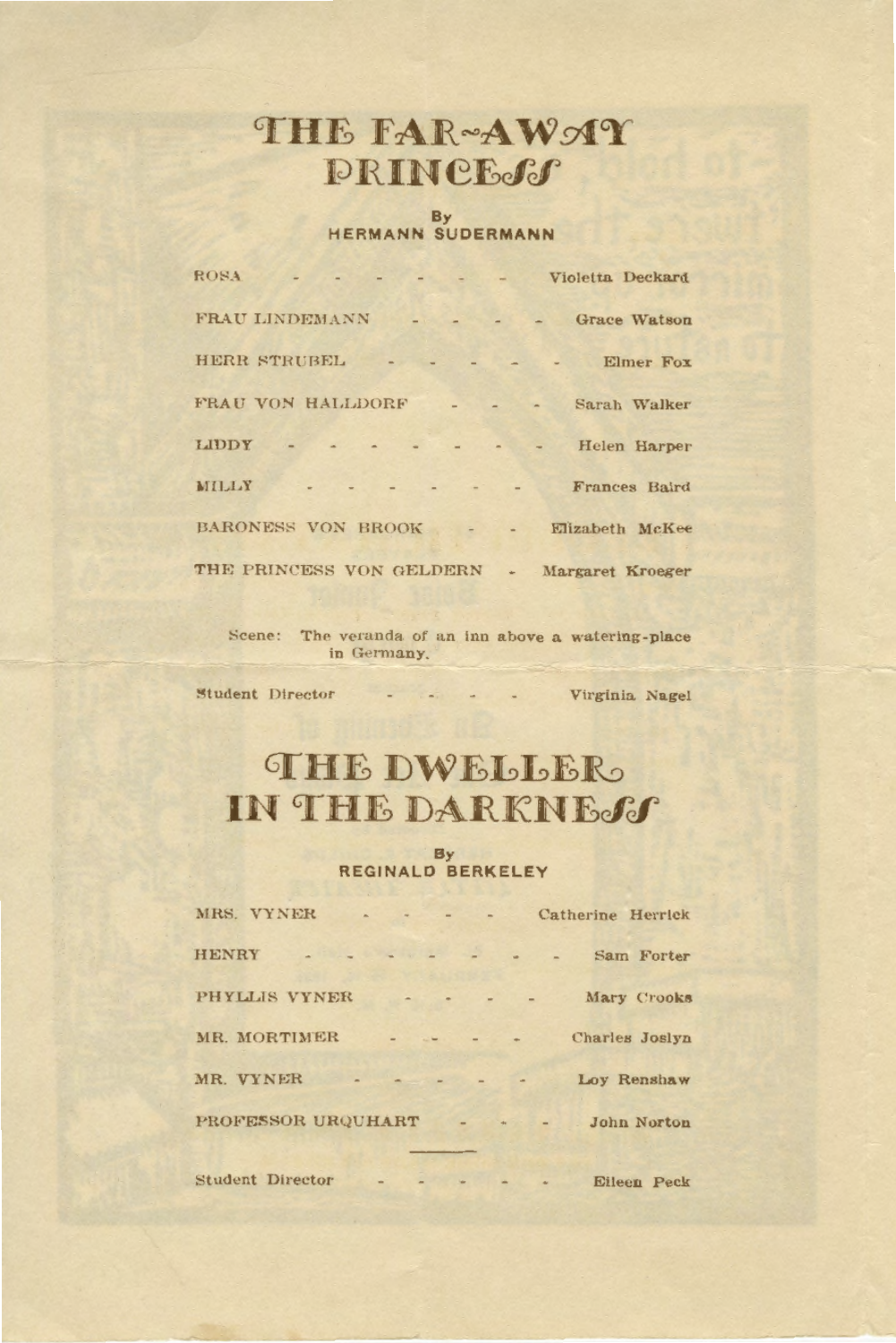### **THE BOOR**

### By<br>ANTON TCHEKOV

| <b>LUKA</b><br>$  -$                                                         | George Oram                       |
|------------------------------------------------------------------------------|-----------------------------------|
| HELENA IVANOVNA POPOV                                                        | Virginia Nagel                    |
| GRIGORI STEPANOVITCH SMIRNOV - William Jorgensen                             |                                   |
| <b>SERVANTS</b><br>$\begin{array}{ccc} \cdots & \cdots & \cdots \end{array}$ | Clarke Collins, Frederick Hershey |

Scene: Anywhere, but preferably a room in pre-War Russia.

# **EN PRODUCTION STAFF**

| Stage Manager |                                                      | - - - - - - Carroll Elford |              |
|---------------|------------------------------------------------------|----------------------------|--------------|
|               | Assisted by: Richard Frazier, Robert Hart, Ronald    |                            |              |
|               | Baker, Frederick Hershey, Barbara Smith, Ruth Estell |                            |              |
|               | Property Manager - - - - - -                         |                            | Vida Pope    |
|               | Assisted by: Clarke Collins                          |                            |              |
| Publicity     |                                                      |                            | Grace Watson |
|               | Business Manager - - - - - Boyd Moore                |                            |              |
|               | Assisted by: John Edlefsen                           |                            |              |

Settings designed by the director and executed by the stage manager

#### **ACKNOWLEDGMENTS**

Mr. Howard Elford - The Junior College Vigilantes

Plays produced by arrangement with Samuel French of New York

#### **FOUNTAIN COLLEGE INN SUPPLISS** TRY OUR HOME MADE ICE CREAM